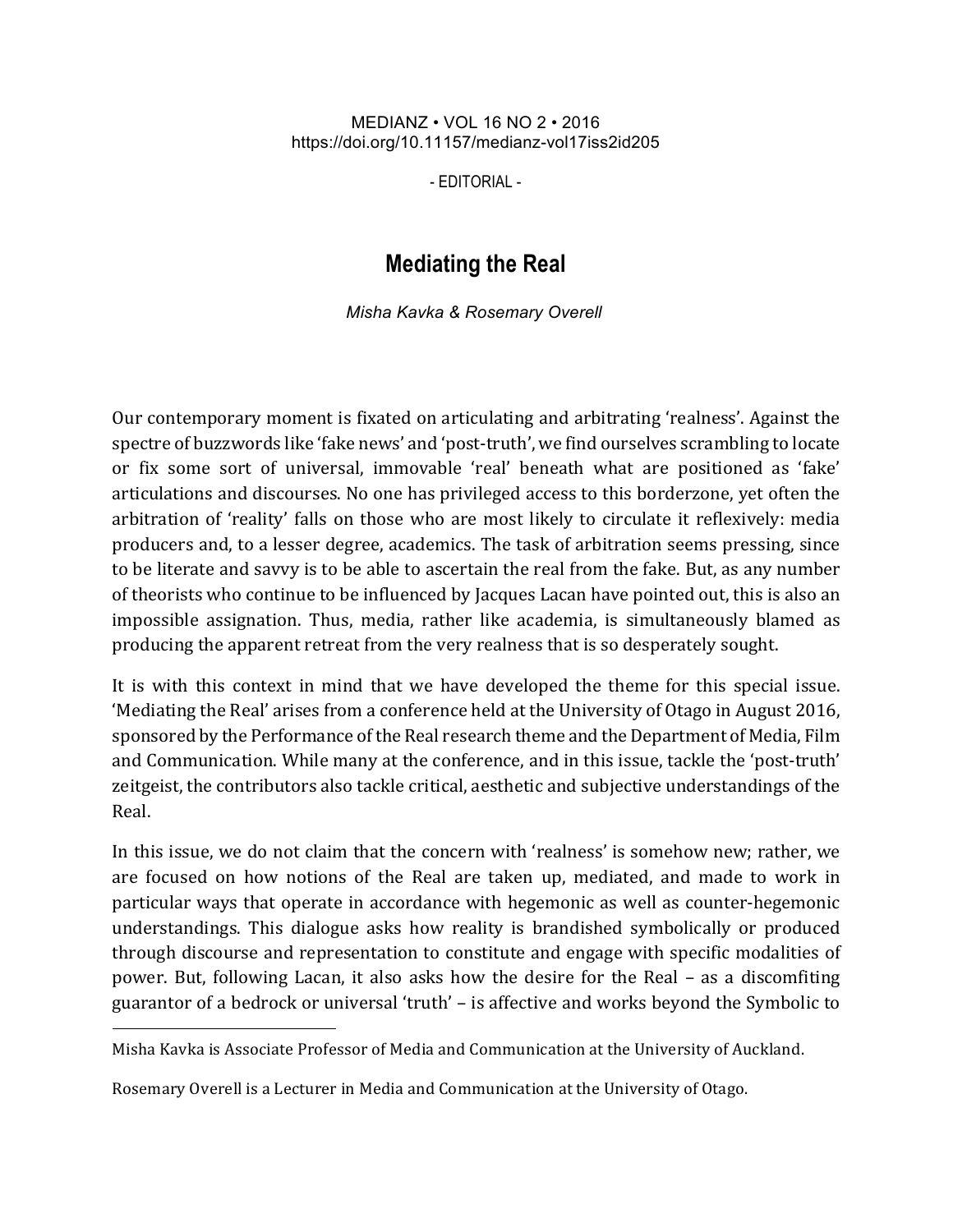produce fantasies of bearable, cognisant spaces in which the election of Trump, the ubiquity of reality television and the ongoing preoccupation with realness in television and film all 'make sense'. In particular, this special issue enters into dialogue with Lacanian and Baudrillardian constitutions of, and engagements with, the Real.

Of course, Lacan's and Baudrillard's understandings of the 'Real' differ, but they both share a concern with accounting for how we live, work and find pleasure in the world. More importantly for our contemporary moment of violent debate and radical fissuring, they both think of the Real as something sticky, unwieldy and not quite within the neat reach of symbolic or discursive accounts. Following this, the special issue poses questions about what we mean by the Real. How do we talk about the Real? And why such a concern with the Real in the first place? These questions are particularly urgent for media studies, as the media in various guises constitutes the key place for discussion of these issues amidst the everchurning feed of our social networking sites, the complex layering of (dis)information and fantasy in factual media, and the negotiations of subjectivity in film, television and other pop cultural spaces.

Lacan would of course say that there is no escaping the Real  $-$  that it is always there 'stuck to the sole of your shoe' (2001, 17). For Lacan, the Real is both banal and horrifying in its ability to resist being pressed into the Symbolic. That horror, though, is also activating, even generative; it drives us on the endless circuit for the elusive *objet petit a*, that ultimate object which (we imagine) will stop the gap in our fantasies of plenitude. In a way, we could say the thing that most upsets us about Trump and these other flashpoints  $-$  what drives the #hottakes and hashtags – is his apparent 'realness', which, as Thomas Owen points out in this issue, is a manifestation of his excessive over-identification with the stop-gap that secures plenitude. This is of course part of Trump's rhetoric: he keeps it real, produces #realtalk, and remains disturbingly true to the reality star brand, itself aligned with the familiar proclamation of 'keeping it real' all over reality television. But he is also that thing which sticks to the sole of our shoes, that thing which returns and cannot be explained; he is the bit for which the signifier cannot account, both horrifying and obscene. To the precise degree that he does not make sense, that is, that he exceeds the Symbolic, this is matched by a relentless barrage of 'real news' producing reams of symbolic discourse that do little to pin down or counter his power. Trump's seeming transparency – his 'lack of filter' when talking, not to mention tweeting, about pussy-grabbing, North Korea, or domestic race politics - all function, according to Žižek, as a

'transparent' mode of writing [that] allows the underlying ideological fantasies to be staged at their embarrassingly desublimated purest. (2008, 53)

No doubt, Trump's obscenity, a.k.a. his 'realness', also produces him as a *petit autre* which works to shore up the big Other of capital, neoliberalism and patriarchy. He is imperfect,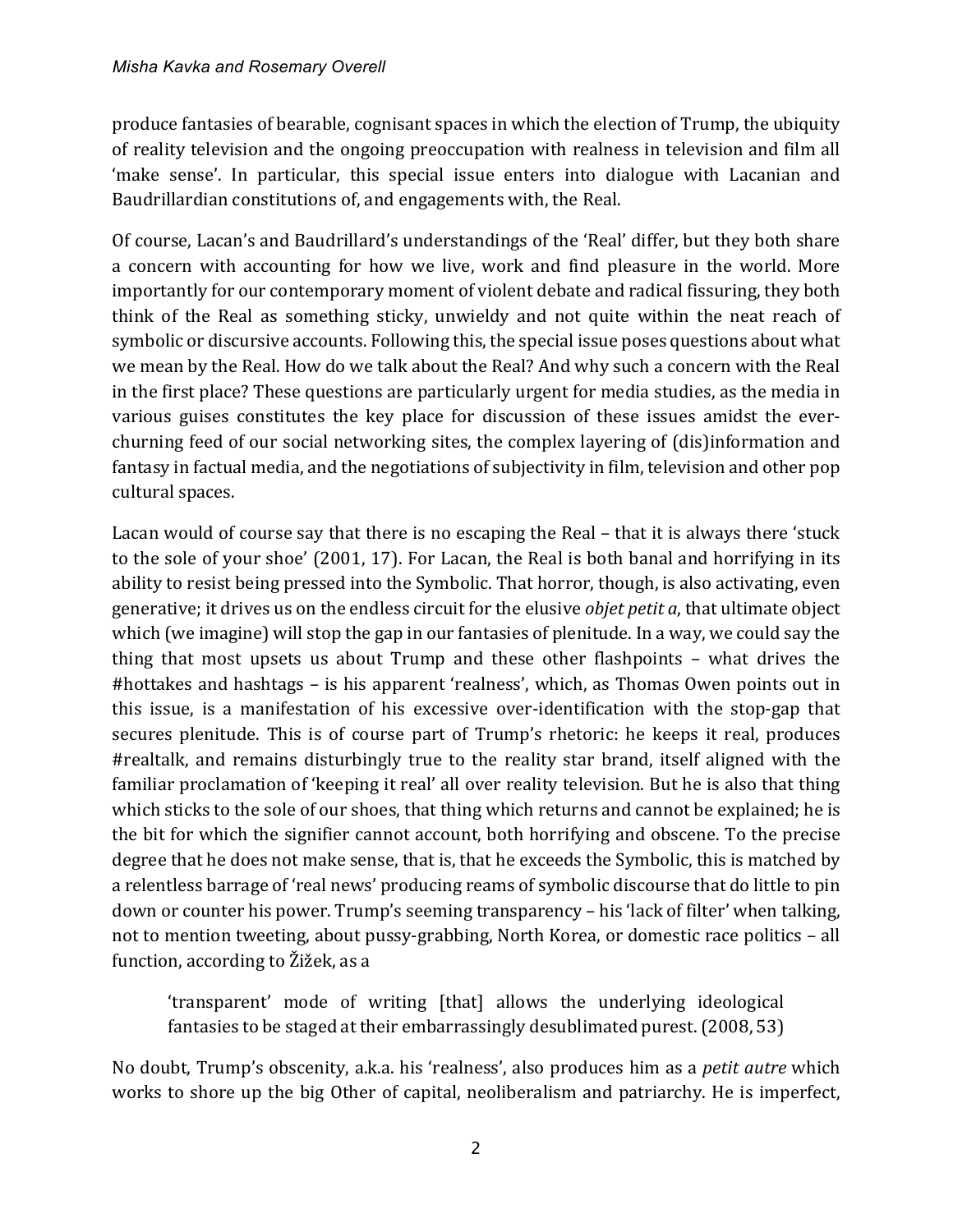ridiculous and 'just a regular joe' (don't forget the alibi of 'ordinary locker room talk' for the pussy-grabbing incident) who promises to 'drain the swamp' of the democratic institution at the same time as he swamps the Symbolic with perverse manifestations of capital-made-Real.

We find the Real horrifying  $-$  and responses to Trump as Real indicate this. The Lacanian Real, however, is also the site of *jouissance*. After all, we gain great enjoyment and pleasure from revealing and arbitrating transgressions of 'realness' and diagnosing fakeness in our everyday, mediated lives. We also, it must be said, gain perverse pleasure from tracing the near-daily eruptions and transgressions of Trump. We try again and again to tame the terror of the Real by pressing it into the service of the Symbolic – just follow the #fakenews or #trump hashtags to see the reams of articulations  $-$  yet it is the very enjoyment of these attempts that continues to bind us to the Real.

This collection tackles both the lay and theoretical understandings of the Real and its intersection with contemporary media. The issue opens with Brett Nicholls' engagement with Baudrillard in a 'post-truth' context, where he grapples with how notions of reality might go some way toward accounting for, and critiquing, Trump. Nicholls rightly shifts debate from a binarised concern with what is designated as the Real and the unreal (or fake) to argue that Trump in fact works in terms *surplus reality*, or, in Baudrillard's terms, in the field of integral reality. The theme is then taken up by Thomas Owen, who in the spirit of negative ontology melds Lacan's concept of the inaccessibility of the Real with Ernesto Laclau's notion that 'society is impossible', in order to reframe the ideology of free trade agreements and their paradoxical relationship to intellectual property rights. Arguing that contemporary 'IPA-laden FTAs', not to mention the very notion of free trade, are impossible in both Lacan's and Laclau's sense of the term, Owen builds up to an examination of Trump's removal of the US from the TPPA, and concludes by interrogating the commitment of journalism to realism in the face of 'post-factual' political discourse.

Bernardine Lynch shifts the perspective from Trump to the genre that spawned his celebrity – namely, reality TV – but with a focus on culinary television and its claims to a 'real life' via natural food movements. Focusing on the Australian series *Gourmet Farmer*, which follows the relocation of urban chef Matthew Evans onto a rural farm where he intends to grow and sell his own food, Lynch argues that the show's presentation of alternative modes of consumption is closely linked with discourses of authenticity that assert an ethical, sustainable and ultimately nostalgic relation to food. In the process, the real is mobilised as a brand of and for consumption itself, replete with taste and class hierarchies that reconstitute an agrarian relation to food for those who can afford to be 'real'.

Laura Stephenson's article considers the significance of the mirror to what she dubs the 'aesthetic professions' (dancing, acting, modelling etcetera). Through a formal analysis of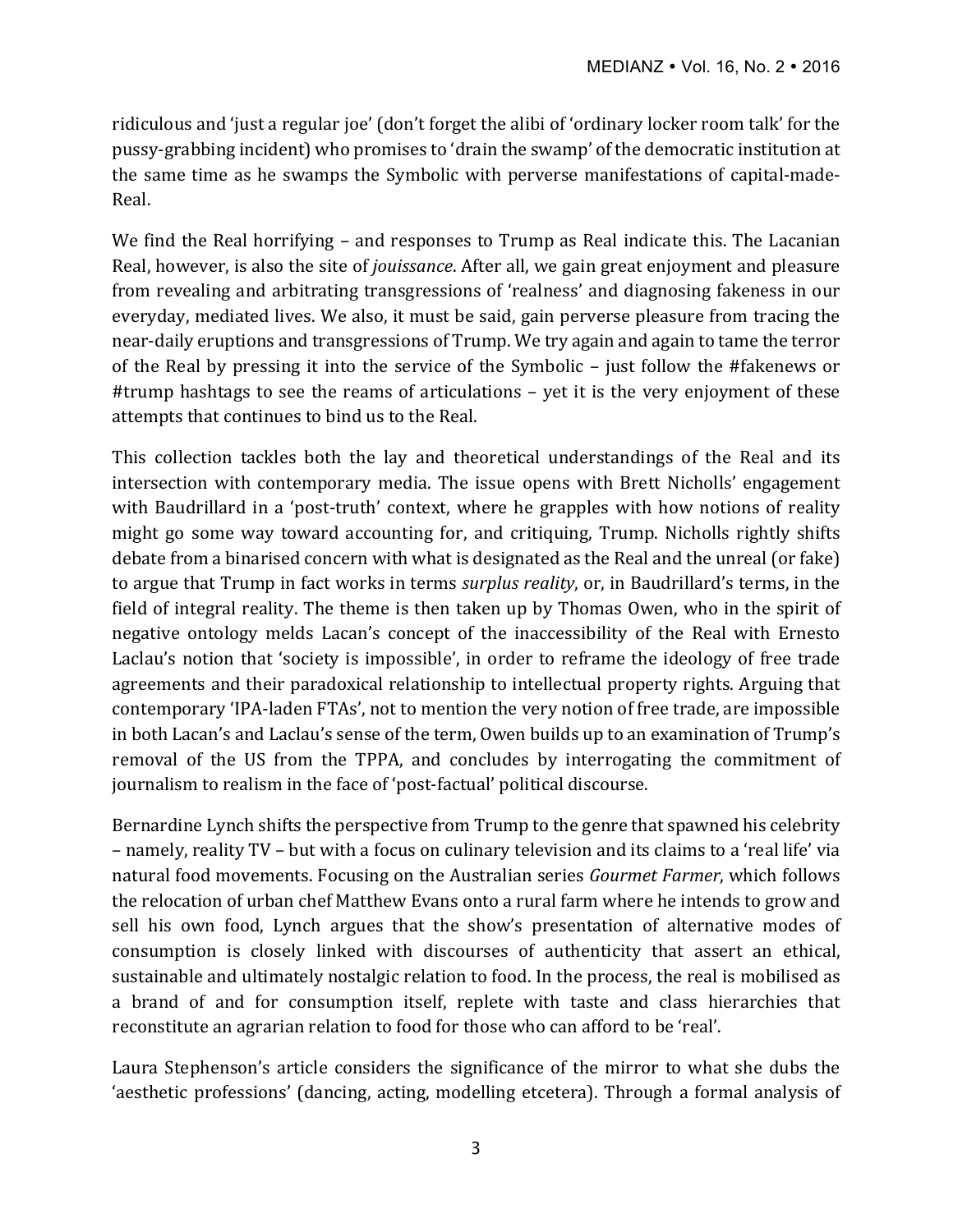*Black Swan* (Aronofsky 2010), she argues that for ballerinas such as the film's protagonist the 'mirror' has special significance. Though Stephenson's article is anchored in a Lacanian analysis, she builds on his 'mirror phase' thesis to discuss the impact of the mirror on 'aesthetic professionals' who, at least in the case of *Black Swan*, may be significantly hindered by the ever-ready imago the mirror offers in their everyday working spaces, such as ballet studios. Focusing on the protagonist's encounter with the Real, mediated by the mirror, Stephenson argues that such an encounter inevitably leads to a psychotic, rather than a neurotic, break.

Expanding on Lacanian analysis through an engagement with Žižek, Scott Wilson's analysis of David Cronenberg's *Videodrome* (1983) takes up the film as a kind of allegory for psychoanalytic engagements with cinema studies. He particularly focuses on how the register of the Real irrupts in the closing scene of the film, where the protagonist takes a mutated gun (which appeared from a vaginal-like slit on his abdomen) and shoots himself in the head saying 'long live the new flesh'.. Wilson accounts, too, for the revival and revision of Lacanian cinema studies in recent years, largely through the work of McGowan (2007) and  $\check{\text{Z}}$ ižek (e.g., 1991), which challenges the now-clichéd application of a psychoanalysis focused on spectatorial subjectivity. Wilson sees this as a new ontology which can be read through and onto the seeming suicide of the protagonist of *Videodrome*, an ontology ensconced in the closing line of 'long live the new flesh'.

Rory Jeffs and Gemma Blackwood apply a Lacanian reading to HBO's reboot of *Westworld*. In particular, the authors present a close reading of four characters in terms of Lacan's *Seminar II*. Here, they are concerned with the impossibility of symbolising trauma, and how this impossibility opens onto Lacan's early understanding of the Real as that which lies beyond the Symbolic. This is represented, quite literally, in the various clinics or therapy scenes compounded in the programme. *Westworld* is a compelling example, argue Blackwood and Jeffs, because it tackles the question of whether Lacan's three registers work with AI robots, which is to say that it directly questions the extent to which these registers rely on a Freudian psyche always imagined as human. Building on Žižek's (1993) analysis of *Blade Runner*, the authors tease out a nuanced understanding of the (im)possibilities of subjectivity and the Lacanian Real. 

Turning from robotic futures to the long history of tangata whenua, John Farnsworth addresses the pressing question of whether Lacanian insights about the Real can be said to hold for a universal unconscious. Working from Vincent Ward's *Rain of the Children*, a film that mobilises a double framework by addressing postcolonial trauma through the suffering caused by a mākutu (curse) laid on Tūhoe subjects Niki and her son Puhi, Farnsworth investigates the limits of 'symmetrical thinking about the unconscious'. With reference to post-Lacanian frameworks that are sensitive to the limits of such symmetry, he examines the